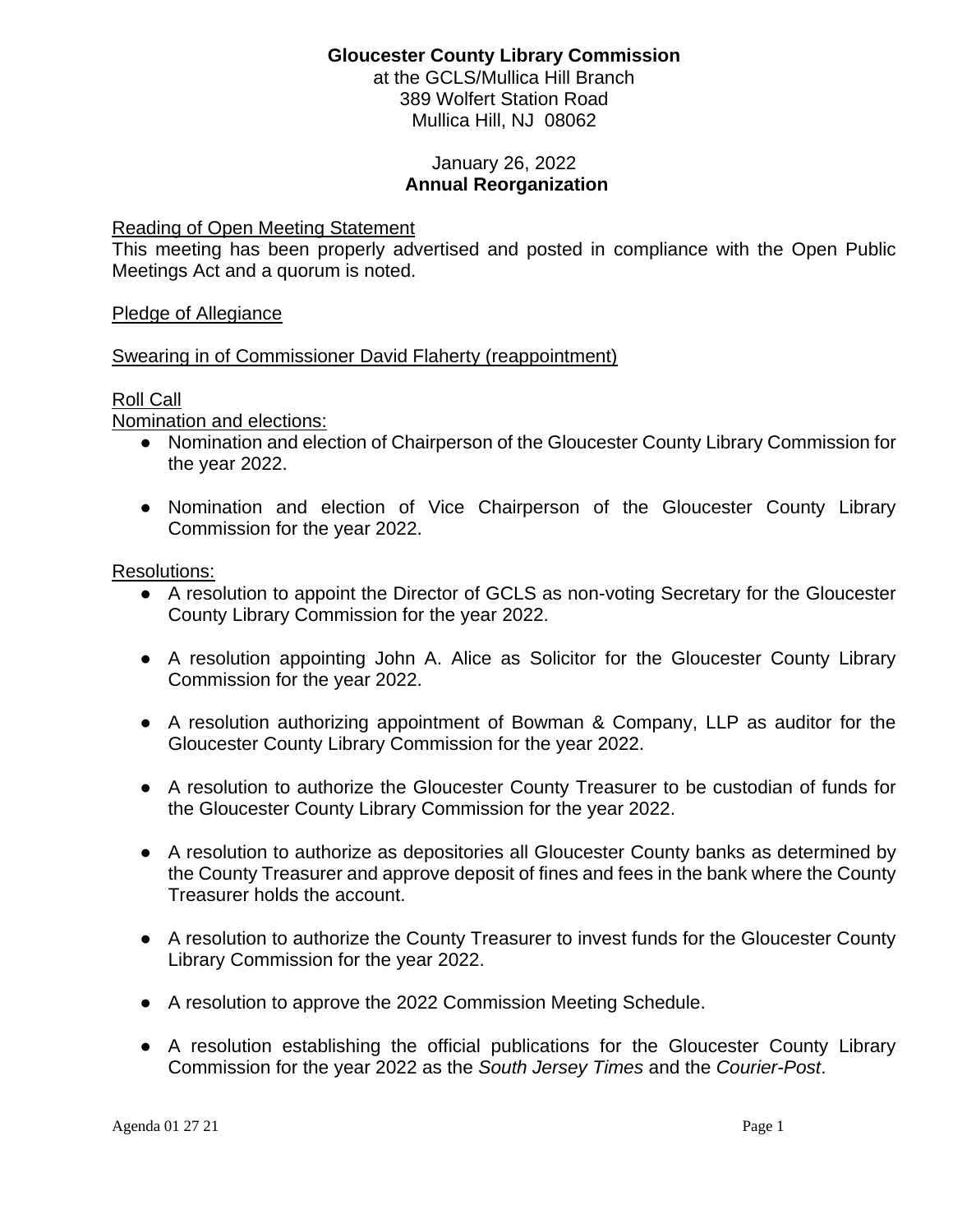- A resolution to approve the 2022 Holiday Schedule.
- A resolution authorizing the award of Non-Fair and Open contracts for Library Materials to Baker & Taylor, Inc.; Midwest Tape, LLC; and Cengage Learning.
- A resolution authorizing the use of competitive contracting for the purchase of goods and supplies.
- A resolution authorizing the use of New Jersey State contracts.
- A resolution authorizing the disposal of computers and equipment.
- A resolution authorizing and approving payments to vendors without the certification being signed.
- A resolution appointing the Director of GCLS as representative for union negotiations.
- A resolution permitting the Director of GCLS to sign all Civil Service Commission documents as the appointing authority.
- A resolution to permit the Director of GCLS to sign contracts as permitted by law, and grant applications.
- A resolution adopting a temporary budget for the year 2022 in the amount of \$5,686,463.

## **Agenda – Regular Meeting**

## Approval/Amendment of December 15, 2021 Regular Meeting Minutes

Public Portion on Agenda Items

#### Approval of January 2022 Bills

Motion will be made and voted upon to approve payment of the bills. If you have any questions, please contact the Director for discussion prior to the meeting.

Commissioners Reports

**Correspondence** 

Director's Report

## Solicitor's Report

Agenda 01 27 21 Page 2